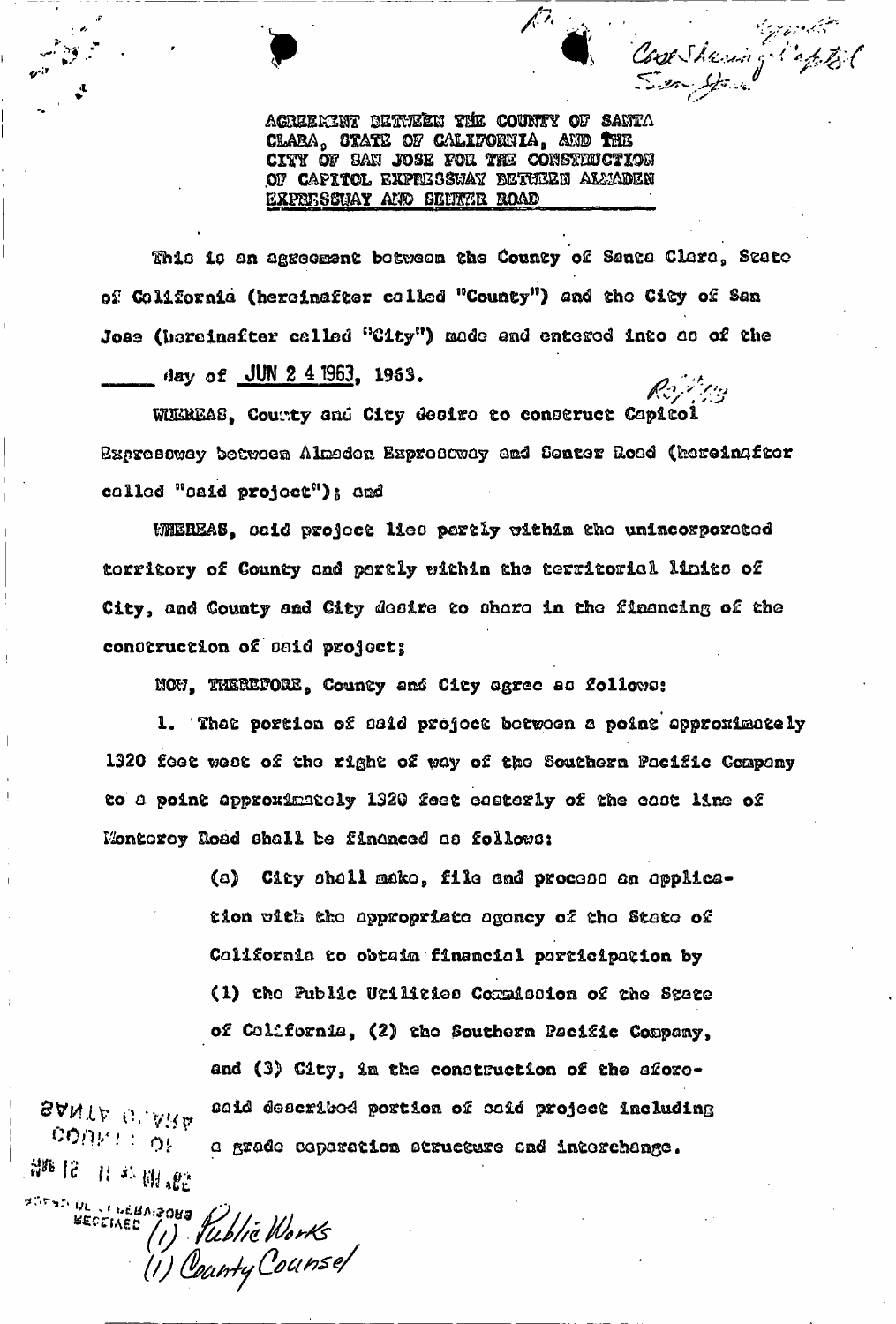County will provide the necessary engineering  $(b)$ (b) County will provide the necessary engineering  $\mathcal{L}$ cervice o grade separation at rust of the separation at the separation of the separation at  $\alpha$ and interchange within the liaito of oaid portion of aaid project, the value of oaid engineering serviceo being herein agreed to be the .oiaa of \$50.000. It is further agreed that providing said serviceo ohall bo County's oole obligation, financial or otherwise,, with reepect to oaid portion of oaid project.

**• «** 

2. The regaining balance of oaid project will bo financed *qq* follows®

> (a) She construction of that portion of oaid project between Aliaaden Expressway and the westerly boundary of the Bureau of Public Roado Urbanised Area easterly of Narvaoz Road will be financed as a Federal Aid Secondary (FAS) Project, wherein County's FAS funds and matching funds of the State of California for the calendar year 1964 will be uoed, and local matching funds will be provided equally by County and City. For purpooeo of this agreement, it is estimated that County's and City's participation will be approximately \$50,000 each. (b) the construction of that portion of oaid project bounded on the west by the aforesaid weoterly lino of the urbanised, area and on.the ©aot by Sonter Road (&ith the exception of tho portion of oaid project described in paragraph 1 ' above) will be financed as an urban extenoion of an

> > **-2-**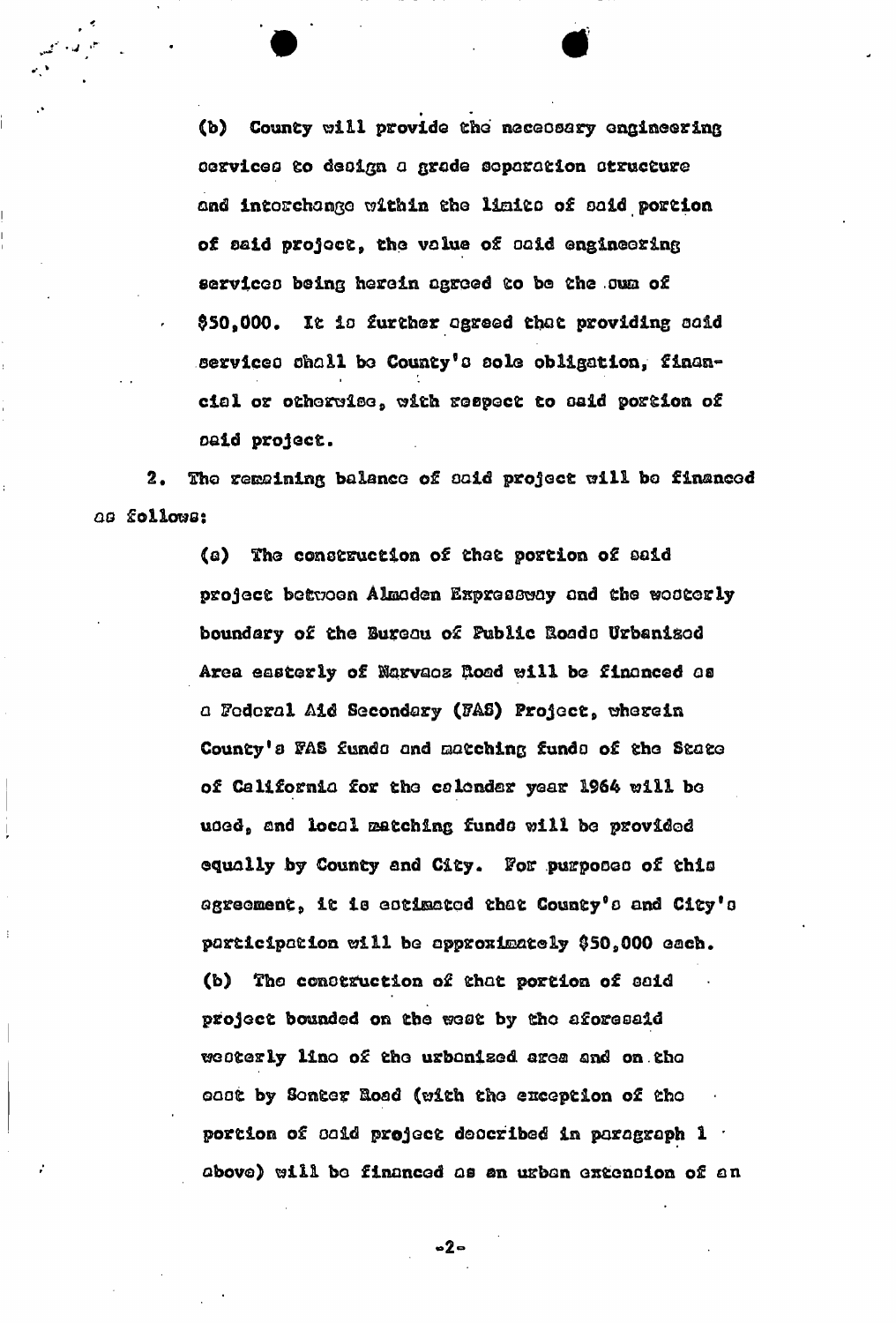FAS highway. City and County agree to apply to the California Highway Commission for \$200,000 of urban extension funds for use on this portion of said project. City and County further agree that each shall provide one-half of the local funds necessary to match the aforesaid urban extension funds. For purposes of this agreement it is estimated that County's and City's participation will be approximately \$200,000 oach.

**• \*** 

3. City shall prepare plans and opecificationsfor the construction of that portion.of said project described in paragraph 1 above, shall advertise for bids for the construction thereof, award a contract therefor, and supervise the construction to completion. City agrees to require any contractor engaged to construct said project to take out and maintain in full force and effect, during the construction of said project, public liability and property daaage insurance in form and liaits acceptable to County, inouring County, its officers and employees from and against loss, cost, or expense arising out of or in any way connected with the construction of said project.

(a) County shall prepqre plans and specifications for the construction of that portion of said project described in paragraph 2 above and shall subait the same to City for approval. Within thirty (30) days after City approves of said plans and specifications, City shall deposit with the Treasurer of County a sua equal to 50% of the funds indicated as the local matching funds by the State of California, Division of Highways, Cooperative Frojecto Office.

 $\bullet$  . The set of the set of the set of the set of the set of the set of the set of the set of the set of the set of the set of the set of the set of the set of the set of the set of the set of the set of the set of the s

**3**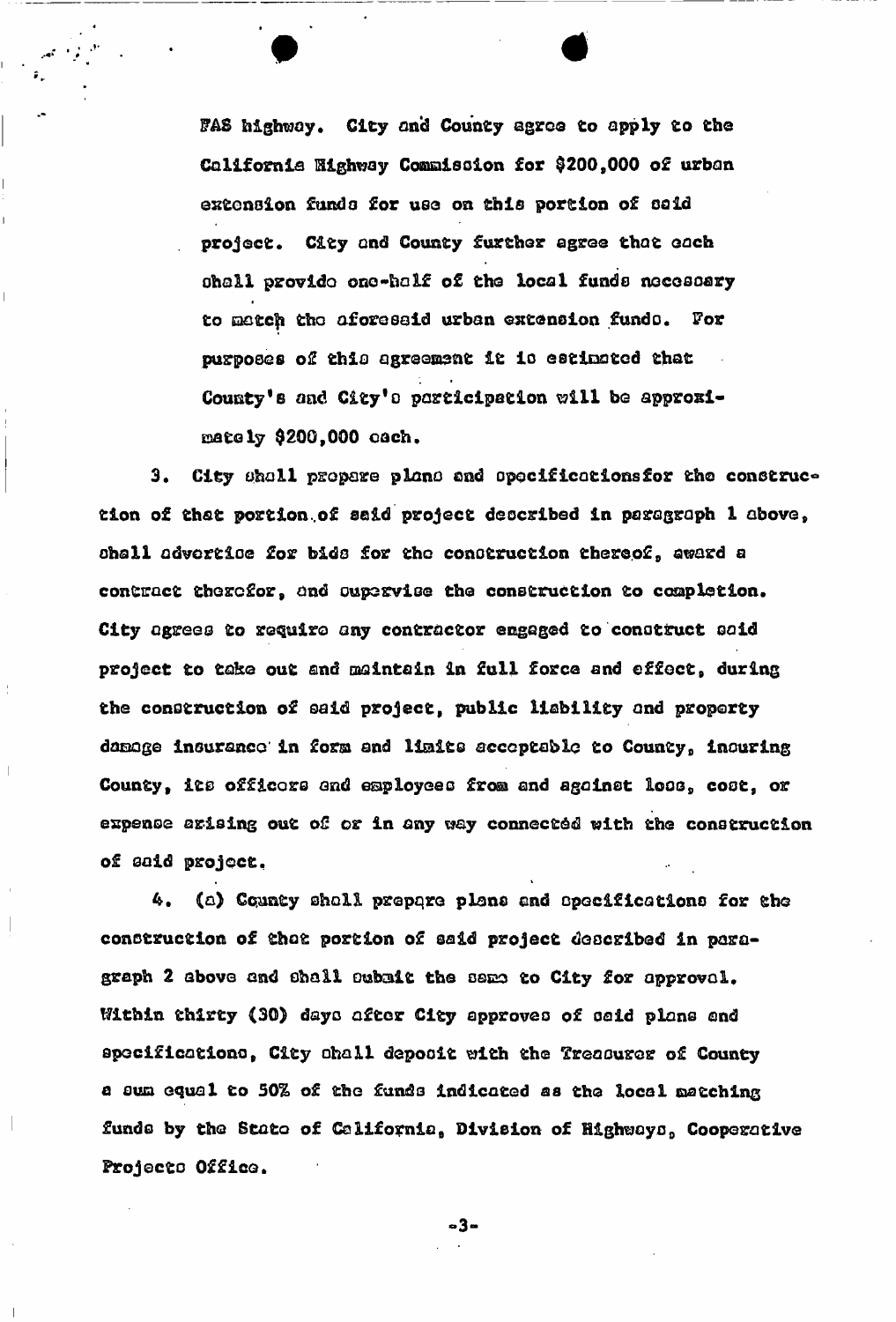(b) County, acting eithor on its own behalf or as the agent of the State of California, shall advertise for bids for the construction of the aforesaid portion of said project, award a contract therefor, and supervise the construction to completion. County agrees to require any contractor engaged to construct said project to take out and maintain in full force and offect, during the construction of said project, public lisbility and proparty demage incurance in form and limits acceptable to City, inquring City, its officers and employees from and against loss, cost or expense arising out of or in any way connected with the construction of said project.

 $5.$ (a) The acquisition of all property and rights of way nocossary for the construction of said project between Almadon Expressury and Narvaez Road will be conducted by whichever party (1.0., County or City) within whose territorial limits suid property or rights of way lies at the time of acquisition. The costs of acquisition thereof, including all costs of eminent donain proceedings, shall be borne by the respective party.

(b) The acquisition of all property and rights of way for the remaining portion of caid project shall be conducted by County, and the costs thereof, including all costs of eminent demain proceedings, shall be paid out of the funds allocated for the construction of Guadalupo Expressway under the \$70,000,000 County Expressway Bond Program.

IN UITRESS WHEREOF, the partico heroto hove executed this

 $-4-$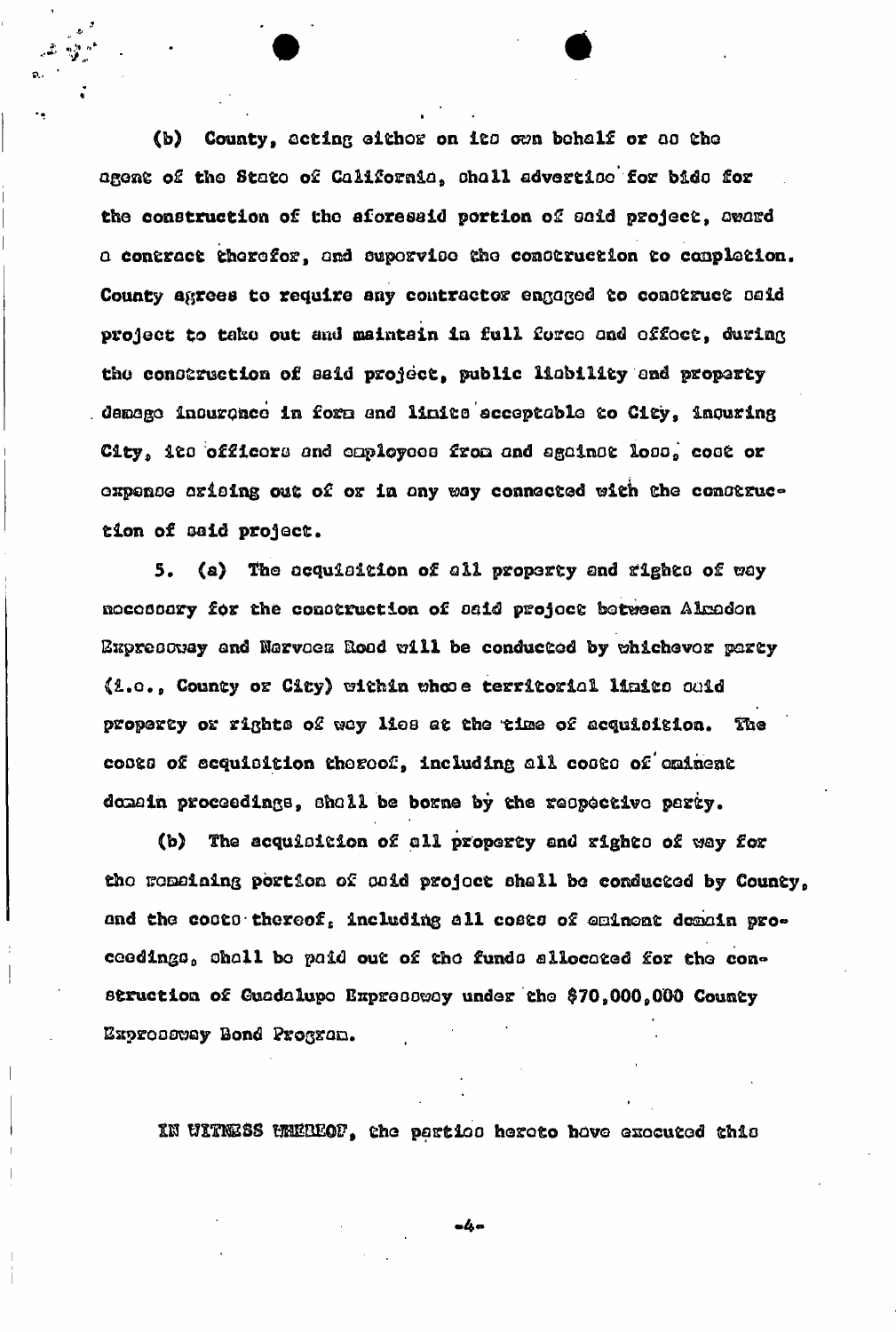agreement as of the day and year first above written.

COUNTY OF SANTA CLARA Choirman of the Board of Supervicors ATTEST: JEAN FULLAN, Clork of the Board of Supervisors "COUNTY" CITY OF SAN JOSE, a municipal corporation, By \*\*\*\*\*\*\*\* And **ATTEST:** City Mapager/ EINER  $By \nightharpoonup$ Deputy "CITY" City Clerk

CEWALFICATE: I, JACK M. MARZINFT, City Auditor of the City of San<br>Jeos, hereby certify that there is and regulas in the City Treadury<br>On unorgended balance of <u>any appropriate is the City Treadury</u><br>(0 250,000,000) for pays cable to such payment.

 $110/65$ 

 $JRR:$ neb - 6/17/63

 $-5-$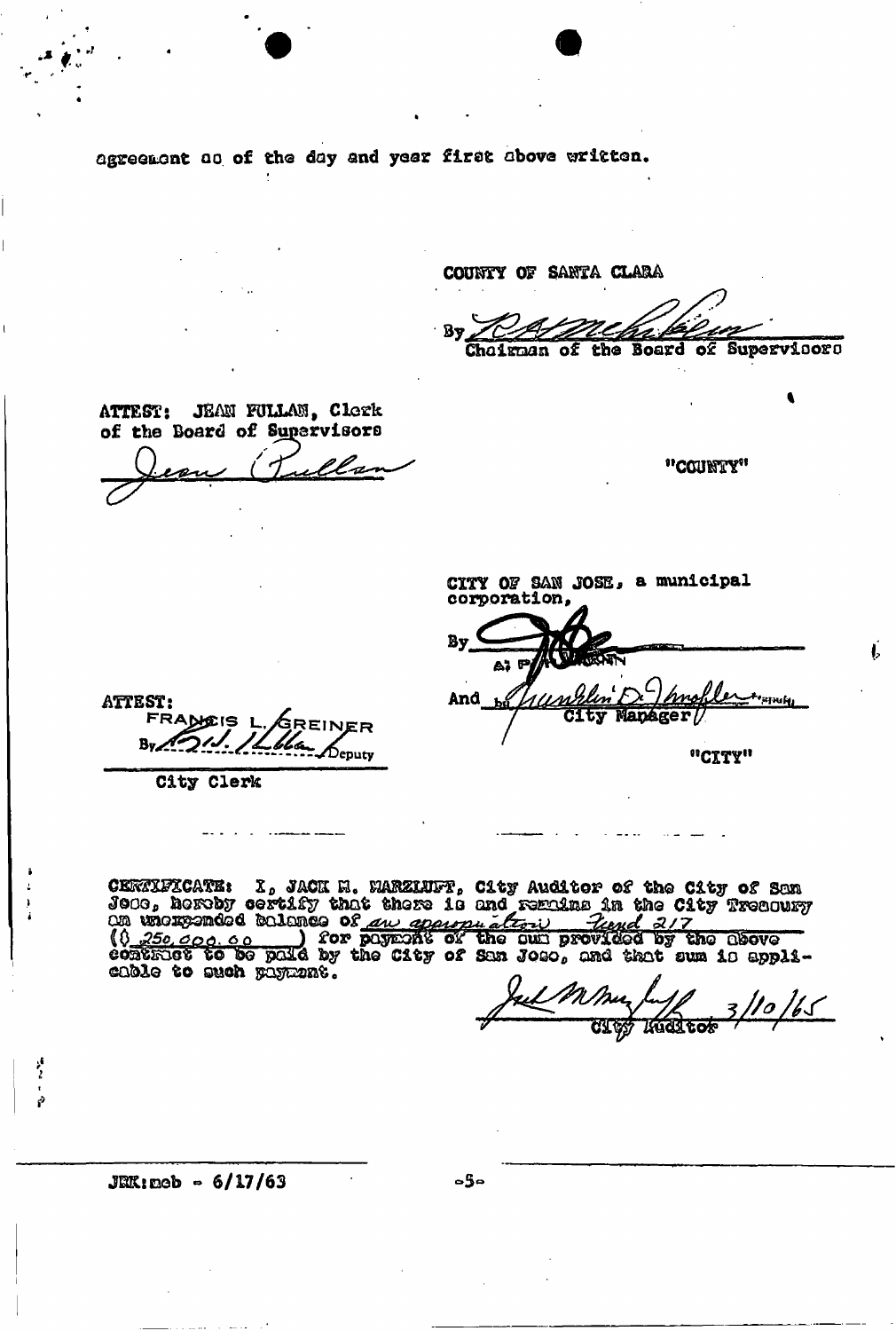



 $\ddot{\phantom{a}}$ 

 $\bullet$ 

CITY HALL

TELEPHONE 202-3141

CITY CLERK

March 18, 1965

Board of Supervisors County of Santa Clara 70 W. Hedding Street San Jose, California

Gentlemen:

Enclosed please find a copy of an executed copy of  $A^{GREEMENT}$  - Construction of

Capitol Expressway Between Almaden Expressway and Senter Road.

This is your file copy.

Very truly yours,

FRANCIS L. GREINER CITY CLERK

BY: Roy H. Hubbard Deputy

Enc

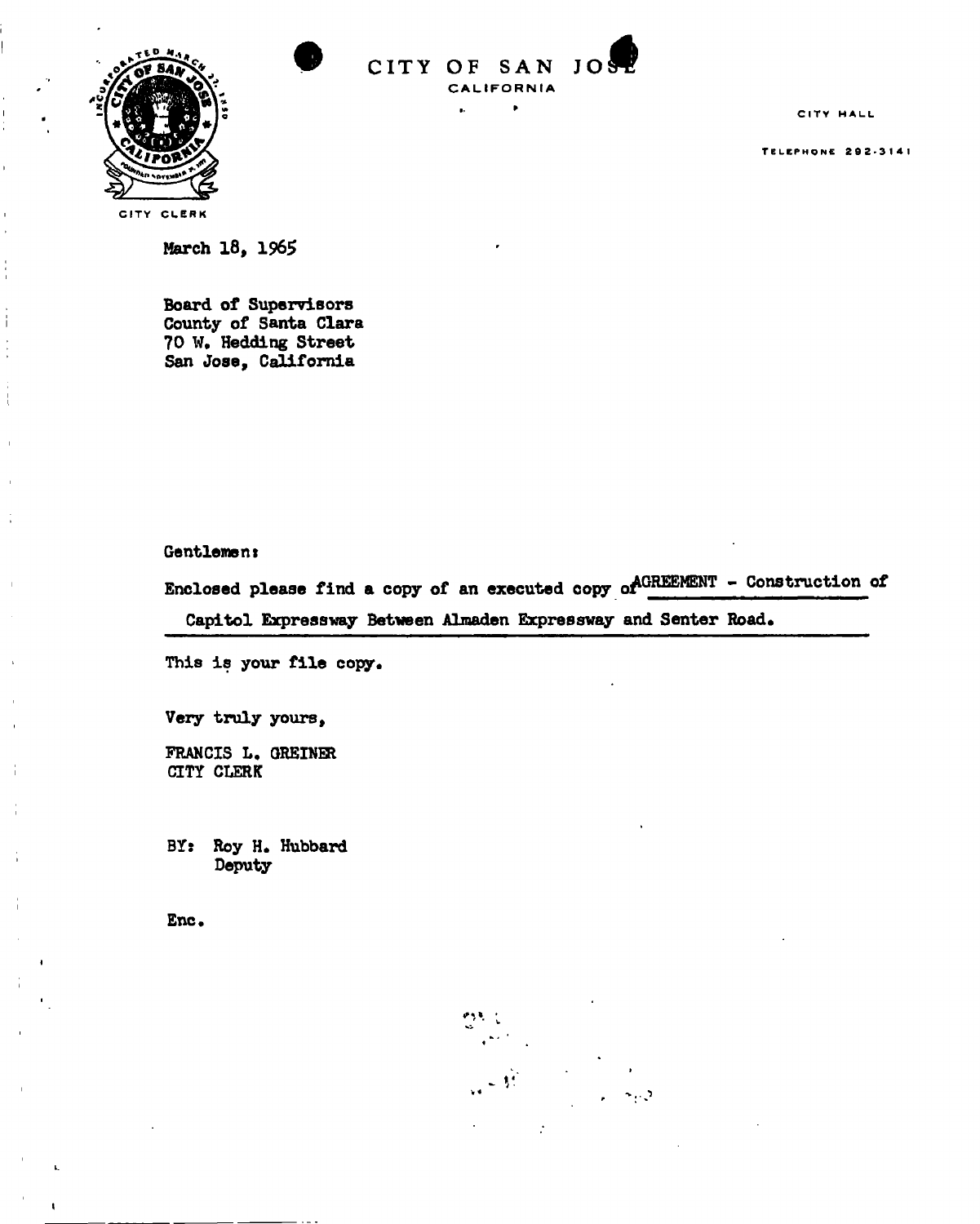SANTA CLARA<br>SANTA CLARA **Eg** WA EE 11 **PL AAH** Bagar (1958)<br>Bagar (1950)<br>Bagar (1950)

 $\frac{1}{1}$ 

 $\overline{1}$ 

 $\bar{1}$ 

÷,

 $\mathbf{r}$ 

 $\ddot{\cdot}$  $\bar{1}$  $\frac{1}{4}$ 

 $- - - - - - -$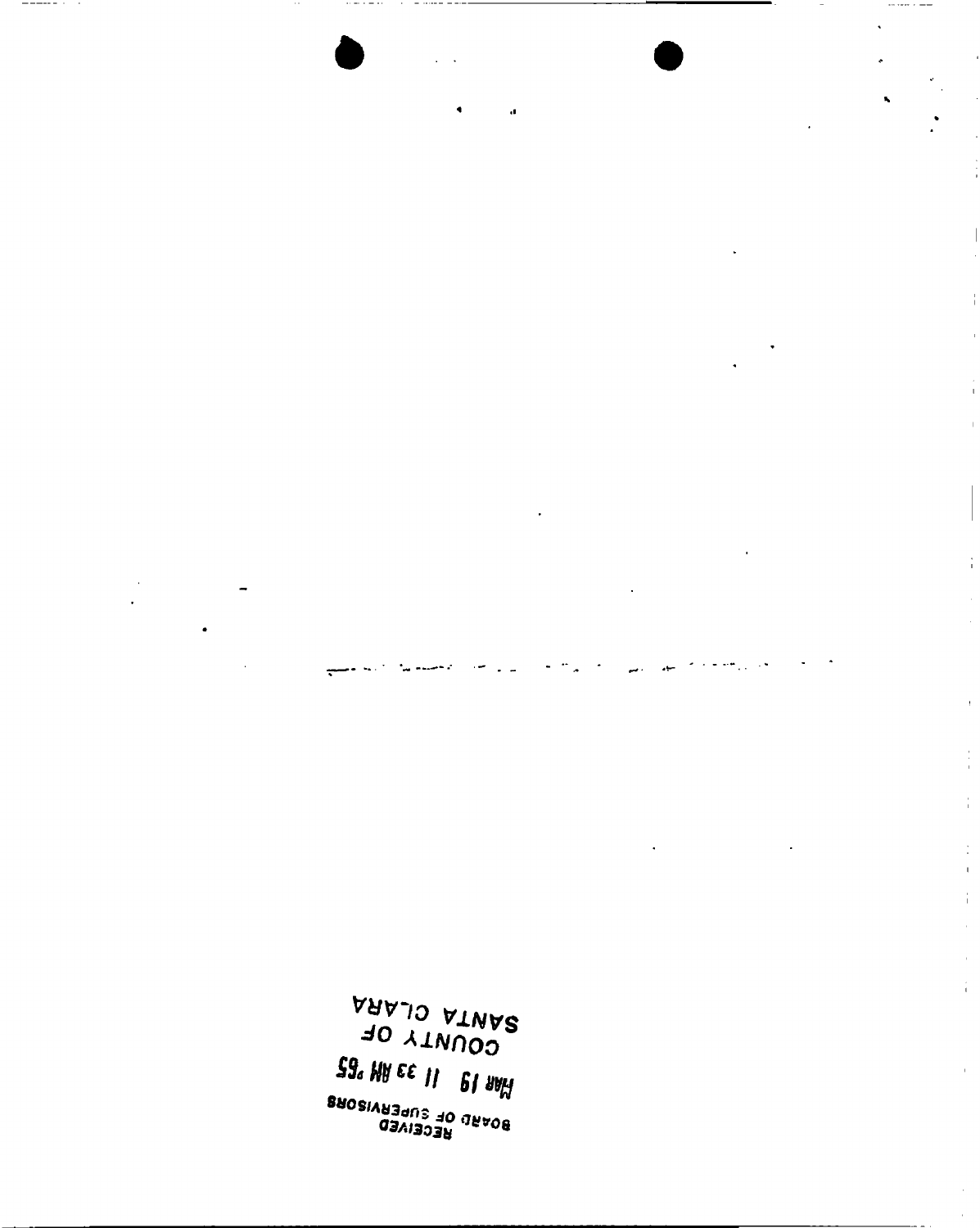**June 26, 1963** 

To: James Pott, Department of Public Works

**subjects Agreement with the City of San Jose for Construction of Capitol Expressway between Almaden Expressway and Senter Road** 

**'The Board of Supervisors at its regularly scheduled meeting of June 24, 1963, authorized its Chairman to execute the above named. Agreement on behalf of the County.** 

**To expedite a July 1st deadline, we are attaching four copies of said Agreement in accordance with your memo of June 17, 1963,**  to James B. Enochs. It is our understanding that you will return a fully executed copy to this office. return a fully executed copy to this office.

**yours** 

**BOARD OP SUPERVISORS** 

**Mrs. Jean Pullan Clerk of the Board** 

**kb Attachments (4)**